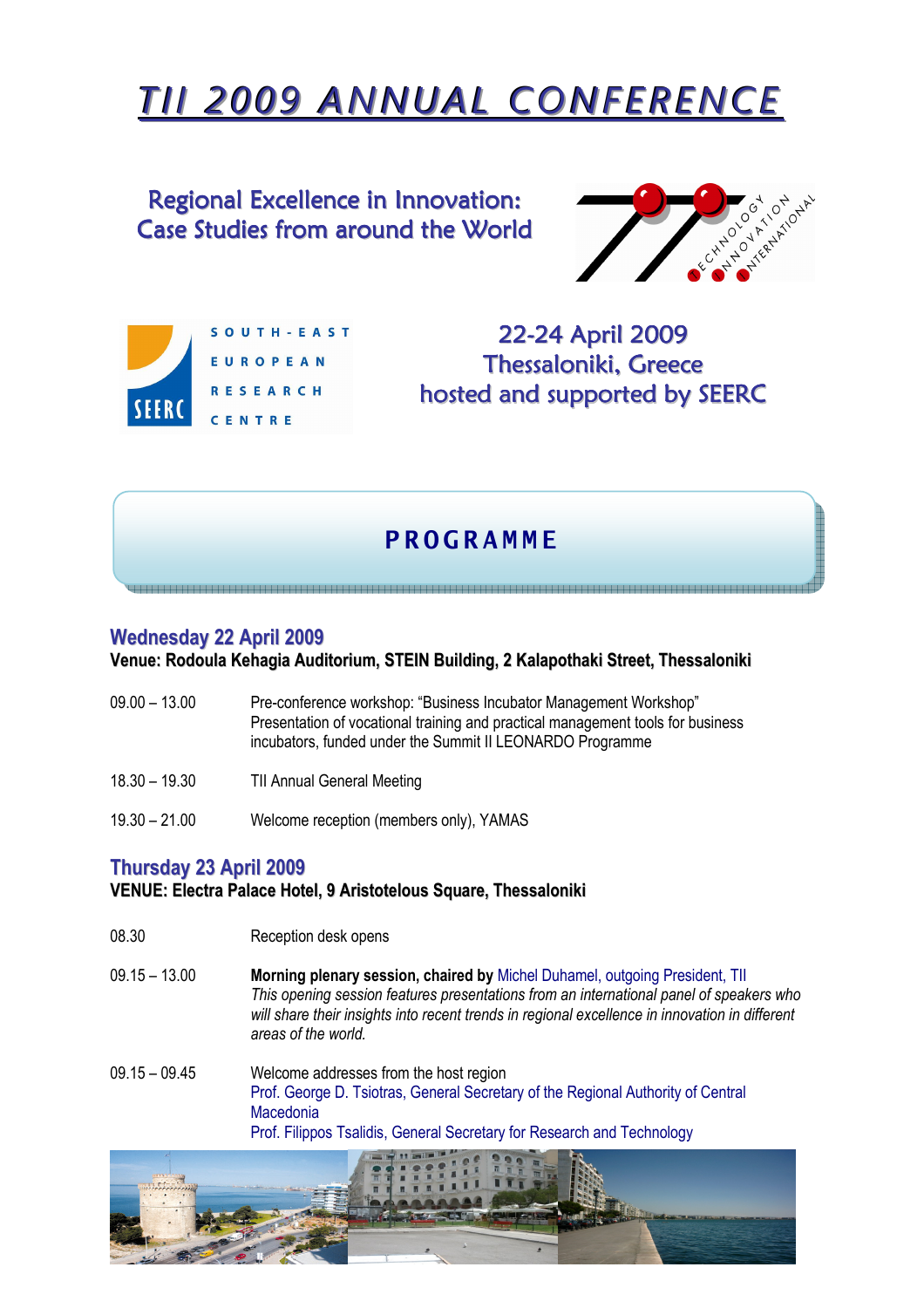- 09.45 10.15 Keynote address: Silicon Valley 5.0: How Silicon Valley is re-inventing itself through innovations in technologies, business models, and ecosystem, Marguerite Gong Hancock, MA, Associate Director, Stanford Program on Regions of Innovation and Entrepreneurship (SPRIE), USA
- 10.15 10.40 Innovation and competitiveness in Greece: towards a new strategy, Prof. Spyros Lioukas, Athens University of Economics and Business, Greece
- 10.40 11.10 Refreshments and networking
- 11.10 11.35 Enhancing innovation performance in Europe, Alain Liberos, Deputy Head of Unit -Support for Innovation, DG Enterprise and Industry, European Commission, Belgium
- 11.35 12.00 Regional Innovation Systems in the Nordic area: challenges and best practice initiatives, Prof. Merle Jacob, Lund University, Research Policy Institute, Sweden
- 12.00 12.20 Technology transfer and promotion: Chinese model and Coway practice, Dr. Zhengping Liu, Executive Vice-President, Coway International TechTrans Co., Ltd., PR China
- 12.20 12.40 Regional excellence in action: the example of the Food Processing Initiative in North Rhine Westphalia, Norbert Reichl, Managing Director, Food Processing Initiative, Germany
- 12.40 13.00 The innovation strategy of the Aristotle University of Thessaloniki, Prof. Stavros Panas, Vice-Rector, President of the Research Committee, AUTH, Greece
- 13.00 14.30 Lunch

#### 14.30 – 17.30 Afternoon parallel sessions

Participants have the possibility to attend a choice of three parallel sessions which will showcase examples of programmes, schemes and models which can demonstrate their real impact on raising regional innovation performance through facts, figures and anecdotal evidence or success stories.

#### Coffee break from 15.45 – 16.15

#### Session 1: Boosting regional competitiveness Chair: Peter Mogyorosi, Laser Consult, Hungary Each region the world over has introduced programmes which have intended to raise the performance of local companies and boost the regional economy. Some have been more successful than others. This session will showcase examples of successful regional innovation support programmes and networks, backed up by quantifiable results.

- $\triangleright$  Design for wealth creation: the example of NE England, Gordon Ollivere, RTC North, UK
- $\triangleright$  International innovation: a network-based project model for innovation in smaller companies, Henning Neerland, SINTEF Technology and Society, Norway
- Creating global start-ups, Theologis Prokopiou and Irini Efthimiadou, i4G S.A. Incubation-Innovation-Intelligence for Growth, Greece
- $\triangleright$  Effective network systems and support services for business incubators: the case of Uusimaa region in Finland, Marika Paakkala, Helsinki School of Economics, Start-up Center Business Incubator, Finland
- $\triangleright$  Joining hands South East England's Innovation Advisory Service, Jelena Angelis, Oxford Innovation, UK
- Challenges for innovation in the Greek region, Byron Bakaimis, Vodafone, Greece

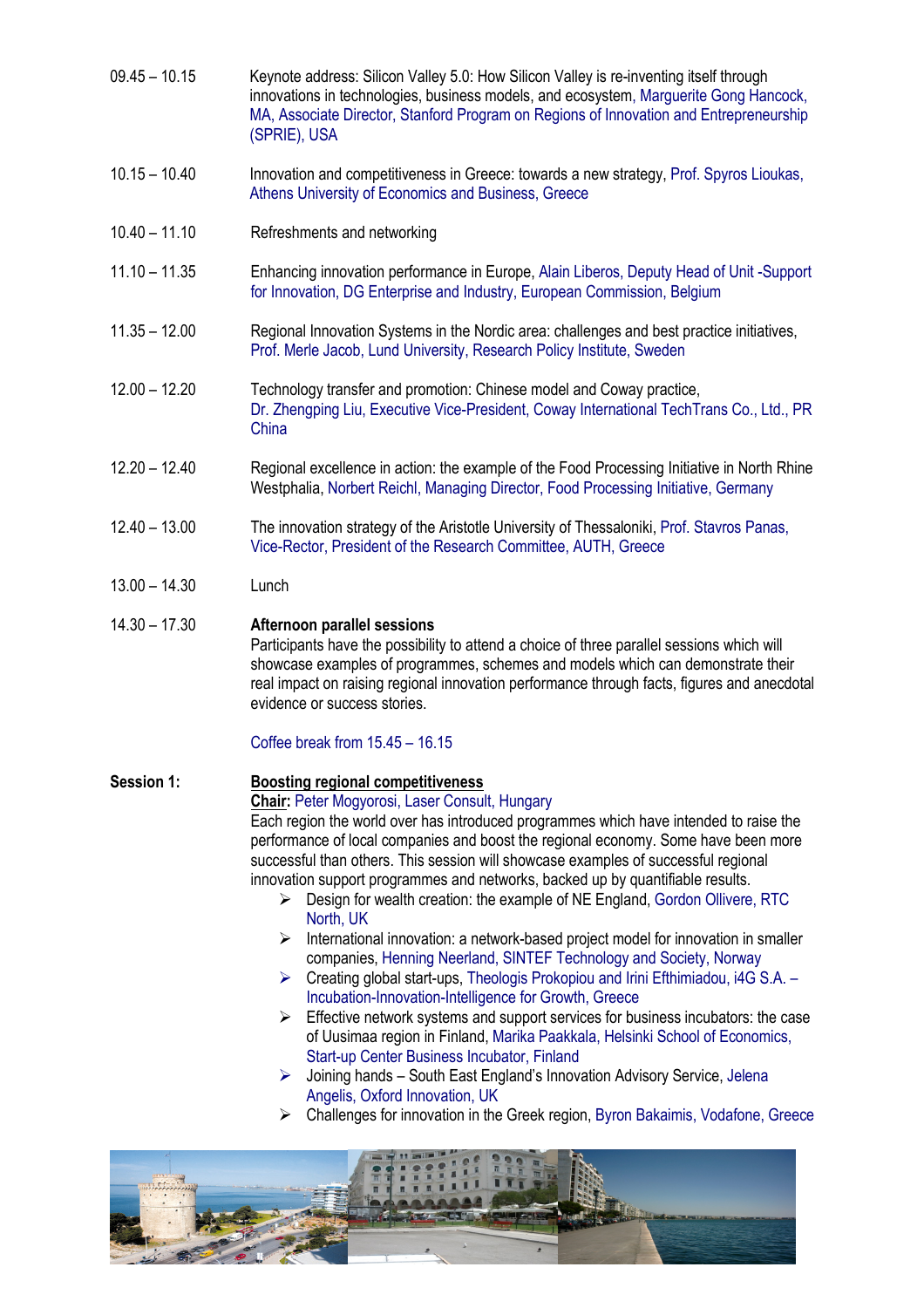| <b>Session 2:</b>           | Investing in innovation                                                                                          |
|-----------------------------|------------------------------------------------------------------------------------------------------------------|
|                             | Chair: Andrea Di Anselmo, Meta Group, Italy                                                                      |
|                             | We often hear the complaint that there is not enough funding available for early-state                           |
|                             | innovation. This session will look at successful cases and models for leveraging investment                      |
|                             | at the riskiest stage of the innovation process.                                                                 |
|                             | The Dutch Techno Partner Seed Capital Fund, Jan Dexel, Dutch Ministry of                                         |
|                             | <b>Economic Affairs, The Netherlands</b>                                                                         |
|                             | ➤                                                                                                                |
|                             | The Scottish Enterprise Proof of Concept Programme, Eleanor Taylor, Scottish                                     |
|                             | Enterprise, UK                                                                                                   |
|                             | Innovation vouchers in the Netherlands: from concept to delivery, Emile Louzada,<br>➤                            |
|                             | Syntens Corporate Affairs, The Netherlands                                                                       |
|                             | Investing in Talents, Alessia Melasecche Germini, Meta Group, Italy<br>➤                                         |
|                             | 2 <sup>nd</sup> generation innovation vouchers: external business expertise for service<br>$\blacktriangleright$ |
|                             | innovators, Katharina Krell, Greenovate! Europe, Belgium                                                         |
| Session 3:                  | Universities and their Third Mission                                                                             |
|                             | <b>Chair:</b> Tomas Olofsson, Malmoe University, Sweden                                                          |
|                             | Universities and research centres are increasingly assuming their Third Mission role as an                       |
|                             | important contributor to their regional economy. This session looks at different schemes                         |
|                             | and programmes which have been successful in transferring research results and                                   |
|                             | knowledge from academia to industry and/or society, thus creating increased wealth and                           |
|                             |                                                                                                                  |
|                             | well-being.                                                                                                      |
|                             | $\triangleright$ Research-based brokerage as an effective tool for increased cooperation between                 |
|                             | SMEs and universities/R&D organisations, Susanna M. Brynhildsen, SINTEF                                          |
|                             | Technology and Society, Innovation and Industrial Development, Norway                                            |
|                             | Commercialising entrepreneurial ideas and management development, Padraig<br>➤                                   |
|                             | Gallagher, Letterkenny Institute of Technology, Ireland                                                          |
|                             | Modelling the promotion of spin-off companies in the region of Western<br>➤                                      |
|                             | Macedonia, Elpida Samara and Yiannis Bakouros, University of Western                                             |
|                             | Macedonia, Greece                                                                                                |
|                             | $\triangleright$ Regional excellence in innovation – who funds and who benefits from early-stage                 |
|                             | proof of concept?, Peter White, YTKO, UK                                                                         |
|                             | Managing incremental innovation - a regional perspective, Matti Lähdeniemi and<br>≻                              |
|                             | Kari Laine, Satakunta University of Applied Sciences, Finland                                                    |
| $17.30 - 20.30$             | <b>Parallel Event</b>                                                                                            |
|                             | <b>Venue: Electra Palace Hotel</b>                                                                               |
|                             | 3rd South Eastern European Venture Capital Event (free admission for TII conference                              |
|                             | participants)                                                                                                    |
|                             |                                                                                                                  |
| 19.00                       | Departure from Electra Palace Hotel for the conference dinner                                                    |
| 20.30                       | Conference dinner at the Planetarium restaurant of NOESIS - Thessaloniki Science Center                          |
|                             | & Technology Museum, preceded by a short tour of the museum                                                      |
|                             |                                                                                                                  |
| <b>Friday 24 April 2009</b> |                                                                                                                  |

### VENUE: Electra Palace Hotel, 9 Aristotelous Square, Thessaloniki

09.30 – 12.30 Morning parallel sessions On the morning of the second day participants are invited to take part in one of three parallel sessions which deal with further state-of-the-art trends in innovation support and technology/knowledge transfer.

#### Coffee break from 10.45 to 11.15

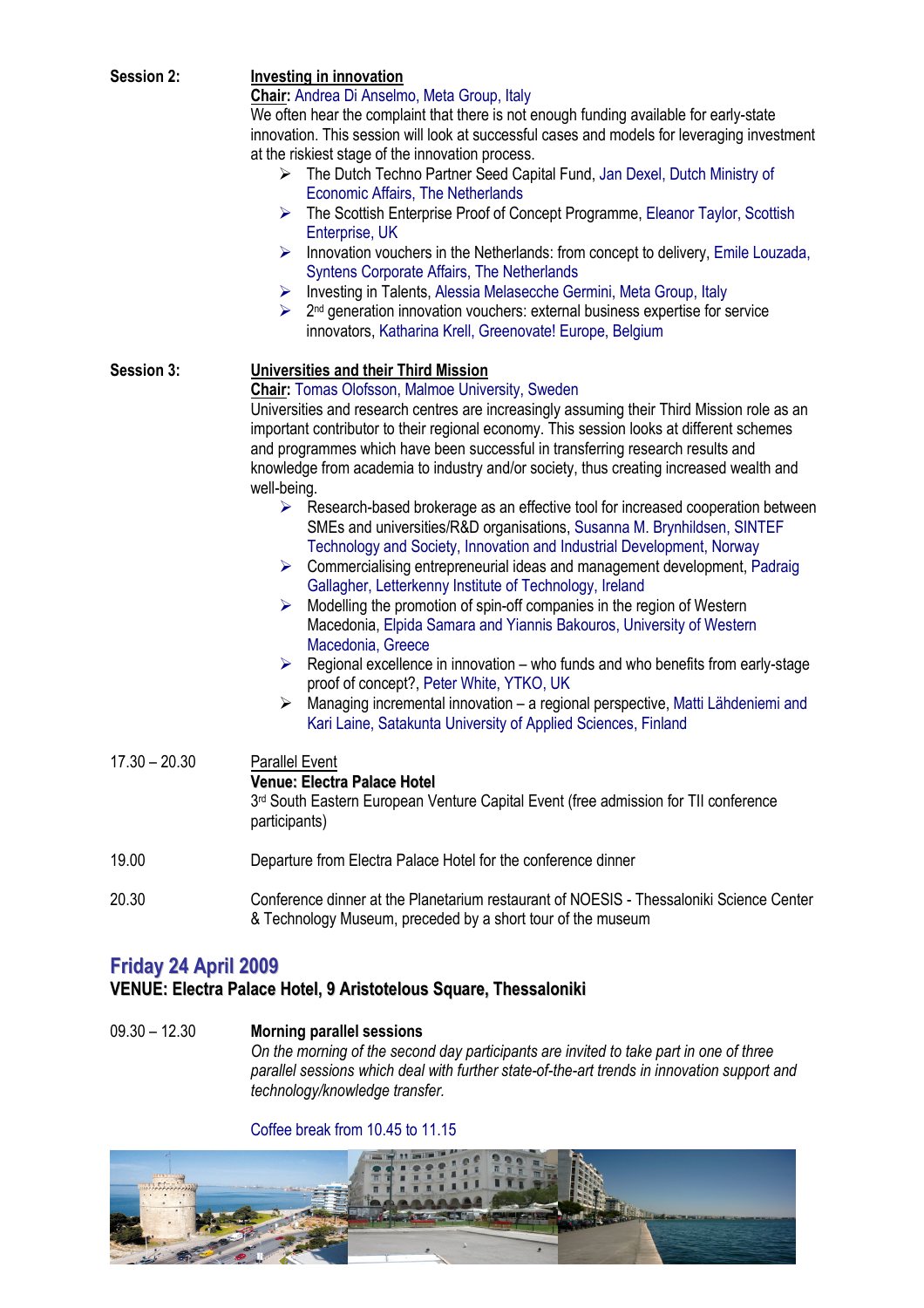| <b>Session 4:</b> | Measuring and improving innovation support systems<br><b>Chair:</b> Michel Duhamel, Genodics, France<br>Performance measurement is an important consideration for the architects of public<br>innovation support programmes. But what do you measure and how? This session will<br>showcase instruments which have been developed to monitor such programmes and to<br>make their delivery and impact more effective. It will also re- open the discussion on some<br>of the more accepted principles of innovation practice.<br>$\triangleright$ Are cluster initiatives a suitable policy initiative for economies in transition?<br>Evidence from Serbia, Håkon Finne, SINTEF Technology and Society, Norway<br>and Mila Du Pont, SINTEF Technology and Society, Serbia<br>$\triangleright$ How to assess the impact of innovation stimulation programmes?, Jasper<br>Hemmes, Syntens/Enterprise Europe Network, The Netherlands<br>Regional partnership for boosting innovation: advantage or disadvantage for<br>➤<br>SMEs?, Kai Victor Hansen, University of Stavanger and Anne Solheim, Regional<br>Innovation and Business Development, IRIS, Norway<br>The role of mentoring in promoting capacity building in SMEs: Is there a<br>≻<br>business case?, Stella Giossi, University of Macedonia, Greece<br>Managing regional innovation networks: Tales from lighthouses, "Scheinriesen"<br>➤ |
|-------------------|-------------------------------------------------------------------------------------------------------------------------------------------------------------------------------------------------------------------------------------------------------------------------------------------------------------------------------------------------------------------------------------------------------------------------------------------------------------------------------------------------------------------------------------------------------------------------------------------------------------------------------------------------------------------------------------------------------------------------------------------------------------------------------------------------------------------------------------------------------------------------------------------------------------------------------------------------------------------------------------------------------------------------------------------------------------------------------------------------------------------------------------------------------------------------------------------------------------------------------------------------------------------------------------------------------------------------------------------------------------------------------------------------------|
|                   | and partisan strategies, Markus Schroll, Innowise GmbH, Germany                                                                                                                                                                                                                                                                                                                                                                                                                                                                                                                                                                                                                                                                                                                                                                                                                                                                                                                                                                                                                                                                                                                                                                                                                                                                                                                                       |
| Session 5:        | Methods and tools for boosting regional competitiveness<br>Chair: Marta Catarino, TecMinho, University of Minho, Portugal<br>This session showcases more examples of models and tools for helping firms to innovate<br>and for initiating or consolidating a region's strength in new technologies for economic<br>growth.<br>Research-based brokerage as an effective tool for increased cooperation<br>≻<br>between SMEs and universities/R&D organisations, Susanna M. Brynhildsen,<br>SINTEF Technology and Society, Innovation and Industrial Development,<br>Norway<br>$\triangleright$ The Instituto de Tecnologia Cerámica as a regional technology transfer model,<br>Yolanda Reig and Hector Morales, ITC, Spain<br>$\triangleright$ protechINNO – improving internal company innovation management in Austria,<br>Bruno Woeran, Danube, Austria<br>Innovation workshops – Foresight and roadmapping for the benefit of SMEs,<br>➤<br>Heike Fischer, Steinbeis Europa Zentrum, Germany                                                                                                                                                                                                                                                                                                                                                                                                      |
|                   | Innovation management techniques for SMEs - the Luxembourg experience,<br>Arnaud Duban, Luxinnovation, Luxembourg                                                                                                                                                                                                                                                                                                                                                                                                                                                                                                                                                                                                                                                                                                                                                                                                                                                                                                                                                                                                                                                                                                                                                                                                                                                                                     |
| Session 6         | Product, organisational and social innovation<br>Chair: Gosse Hiemstra, Van der Meer & Van Tilburg, The Netherlands<br>Innovation is not just technological in nature, but can permeate down into different facets<br>of work and society. This session comprises a number of very heterogeneous<br>presentations that illustrate how innovation influences the way we run a business, develop<br>new products and organise society.<br>Mobilising society for common good actions through innovative use of<br>➤<br>technology and extensive cooperation, Tiina Urm, Let's Do It 2008, Estonia<br>$\triangleright$ Organisational innovation in a tech transfer organisation: a case study of NETI,<br>Zsolt Köhalmi, Theodore Puskas Foundation/NETI, Hungary<br>Regional innovation utilising local natural resources: the case of pharmaceutical<br>≻<br>herbs, Dimitris Skalkos, Synthesis, Greece<br>Ideation workshops for new business development: using a new board game<br>➤<br>and computer aided creativity, Guido Giebens, Antrim-Viisiteam, Belgium<br>Water loss reduction management strategies in Europe (ProWat), Arjan de<br>➤<br>Bruin, Van der Meer & van Tilburg Innovation Consultants, The Netherlands                                                                                                                                                                       |
|                   |                                                                                                                                                                                                                                                                                                                                                                                                                                                                                                                                                                                                                                                                                                                                                                                                                                                                                                                                                                                                                                                                                                                                                                                                                                                                                                                                                                                                       |